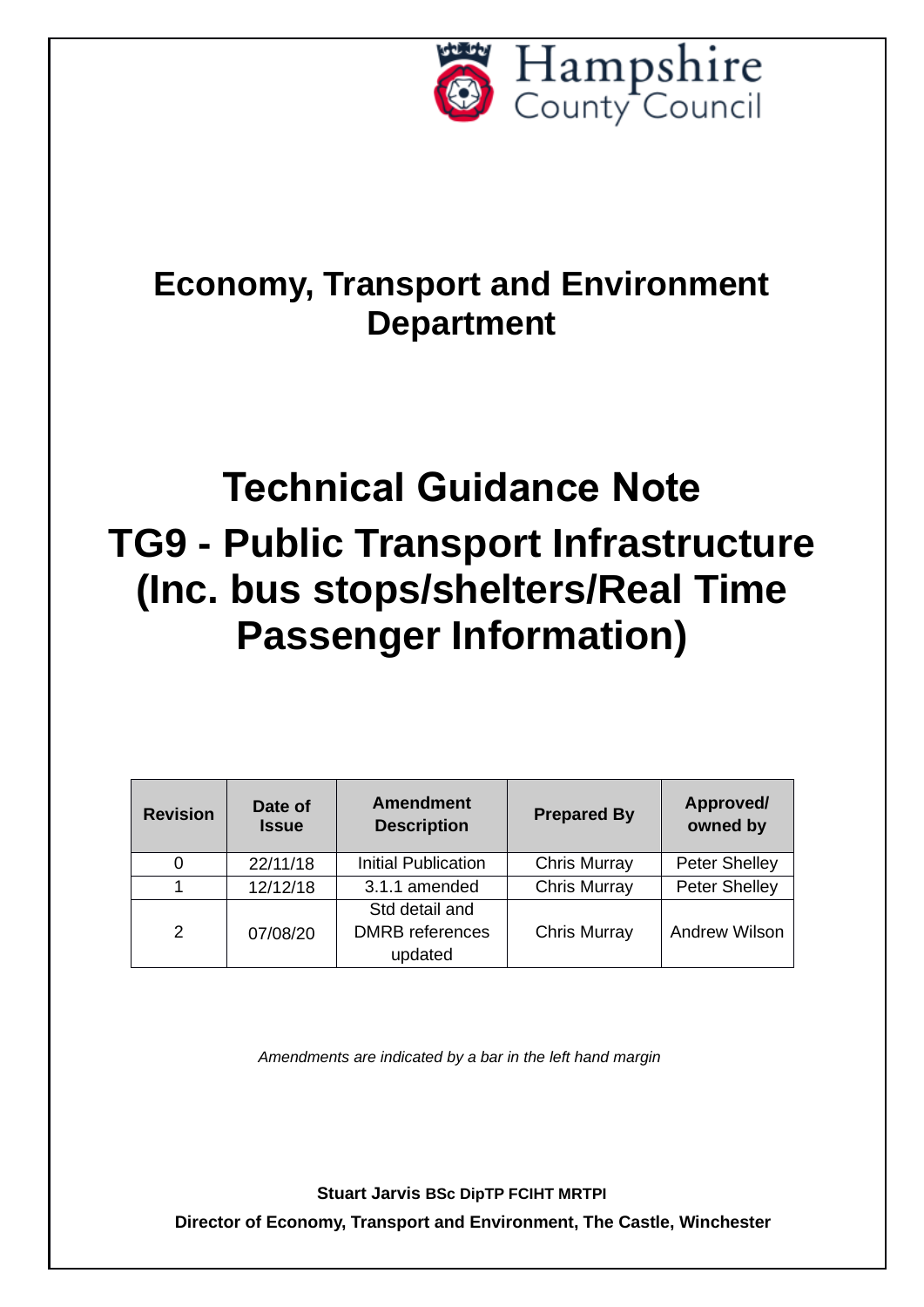

## **CONTENTS**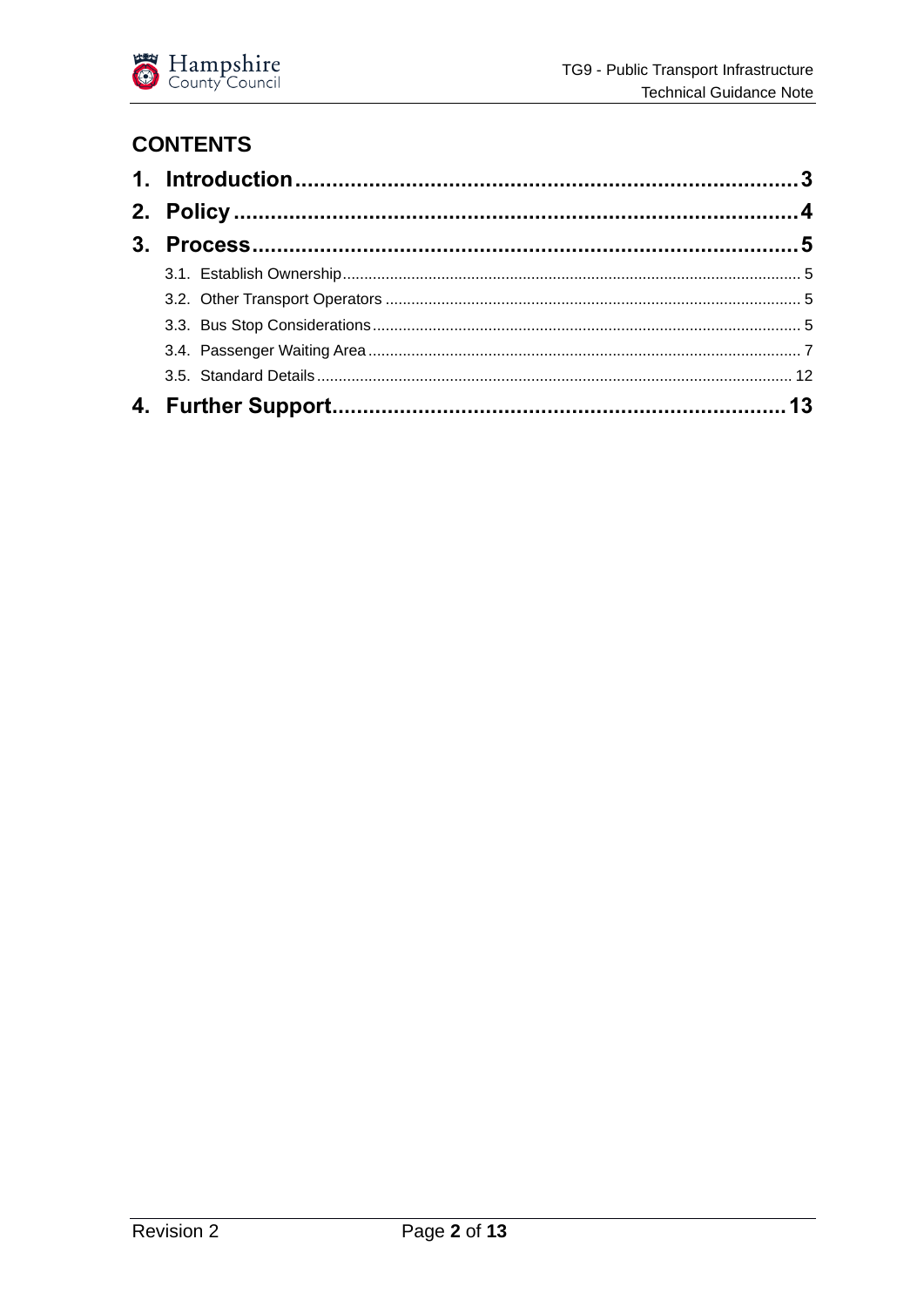

## <span id="page-2-0"></span>**1. Introduction**

- 1.1. Hampshire County Council works closely with bus, rail, ferry operators and airports to provide information and infrastructure facilities that aid access to public transport. Hampshire County Council as the Highway Authority shall be consulted regarding proposals to change or improve passenger waiting facilities which are constructed over, under or adjacent to the public highway.
- 1.2. This guidance is written primarily for bus service infrastructure, bus stops, Real Time Passenger Information (RTPI), waiting areas and associated facilities in nearby bus /rail stations, airports, ferry ports and hospitals, which are to be adopted for future maintenance by the Highway Authority.
- 1.3. Refer to Technical Guidance Note TG4 Intelligent Transport Systems for CCTV, Information Points and bus priority signals including bus gates and bus phases utilising Near Field Communication tags through signalised junctions.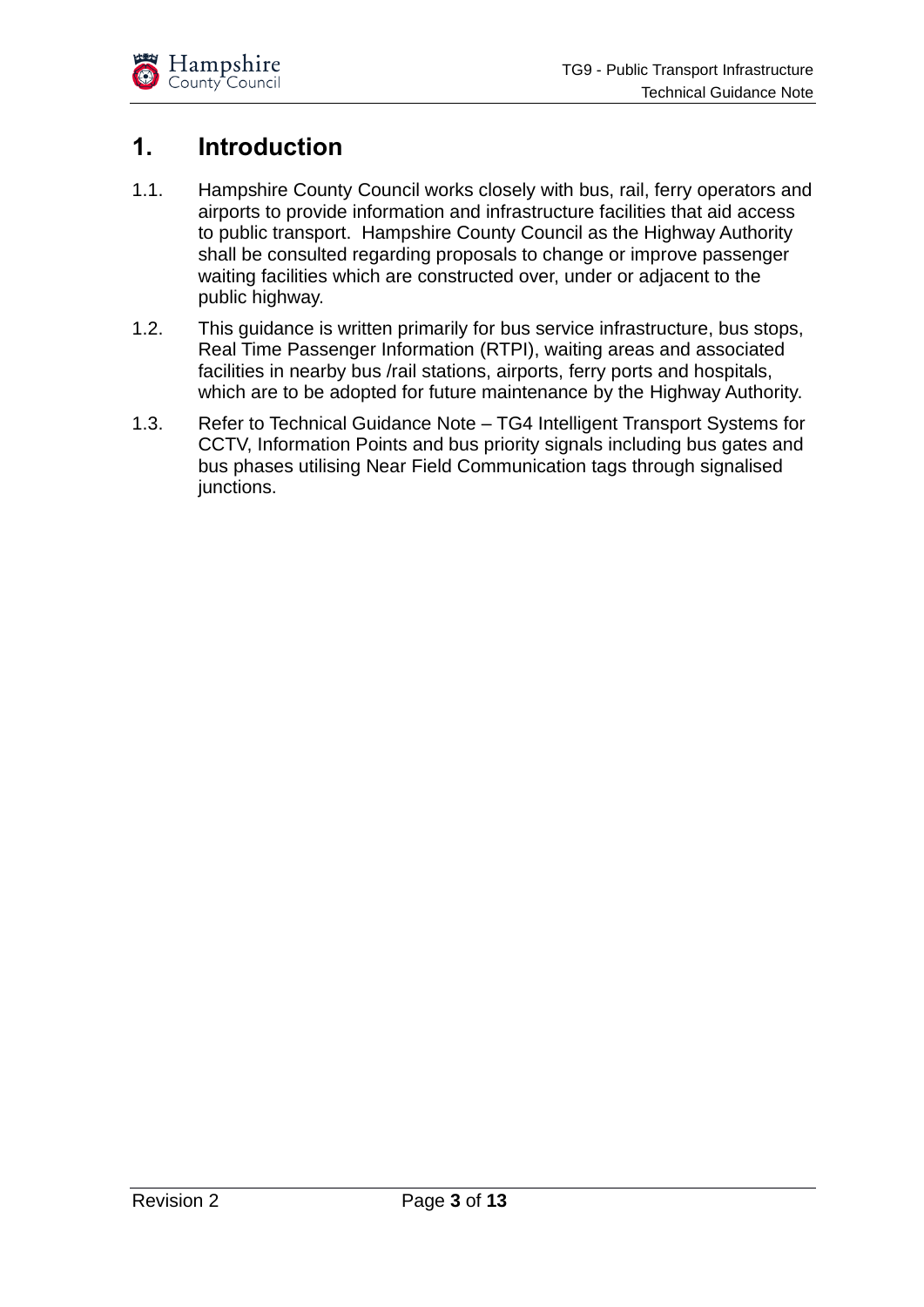

## <span id="page-3-0"></span>**2. Policy**

- 2.1. Hampshire County Council is responsible for distribution of information to provide an excellent range of public transport options. This is achieved through its My Journey<sup>1</sup> and Traveline  $2$  website which provides travel information and advice in and around the Hampshire area. Included on the website under mapping are details of all bus, rail and ferry services that operate within Hampshire, including those serving destinations outside of the County.
- 2.2. Hampshire County Council is responsible for the provision of passenger transport infrastructure. This includes:
	- a) Real Time Passenger Information (RTPI)
	- b) Bus stop poles- flags (not all as some are owned by bus companies)
	- c) Timetable cases (not all as some are owned by bus companies)
	- d) QR Code Tags
	- e) Text for Times plates.
	- f) Some bus shelters are owned by the County Council and as such are the responsibility of the Passenger Transport Group.
- 2.3. Hampshire County Council is not responsible for the approval or configuration of bus shelters. Nor do they own or maintain the majority of bus shelters. This is a City, District, Borough or Parish Council responsibility. However, the County Council can offer advice regarding shelter type and configuration. If a Parish Council is to own and maintain bus shelters, Hampshire County Council can assist in checking the design prior and after installation.
- 2.4. Only on specialist public transport corridors with the agreement of City, District or Borough Council or transport operators will Hampshire County Council procure, own and maintain bus shelters. Commuted Sums will be required for future maintenance liabilities of any public transport infrastructure that place an additional maintenance burden on the authority (Refer to the Commuted Sums Policy).
- 2.5. Permitted materials for passenger waiting facility platforms/ hardstand areas will match those options for footways within Hampshire. These have been incorporated into the Highway Construction Standard Details. Where non-standard materials are proposed Commuted Sums will apply for future maintenance liabilities. The use of such materials must be agreed in consultation with Hampshire County Council.

<sup>1</sup> myjourneyhampshire.com

<sup>2</sup> Travelinesw.com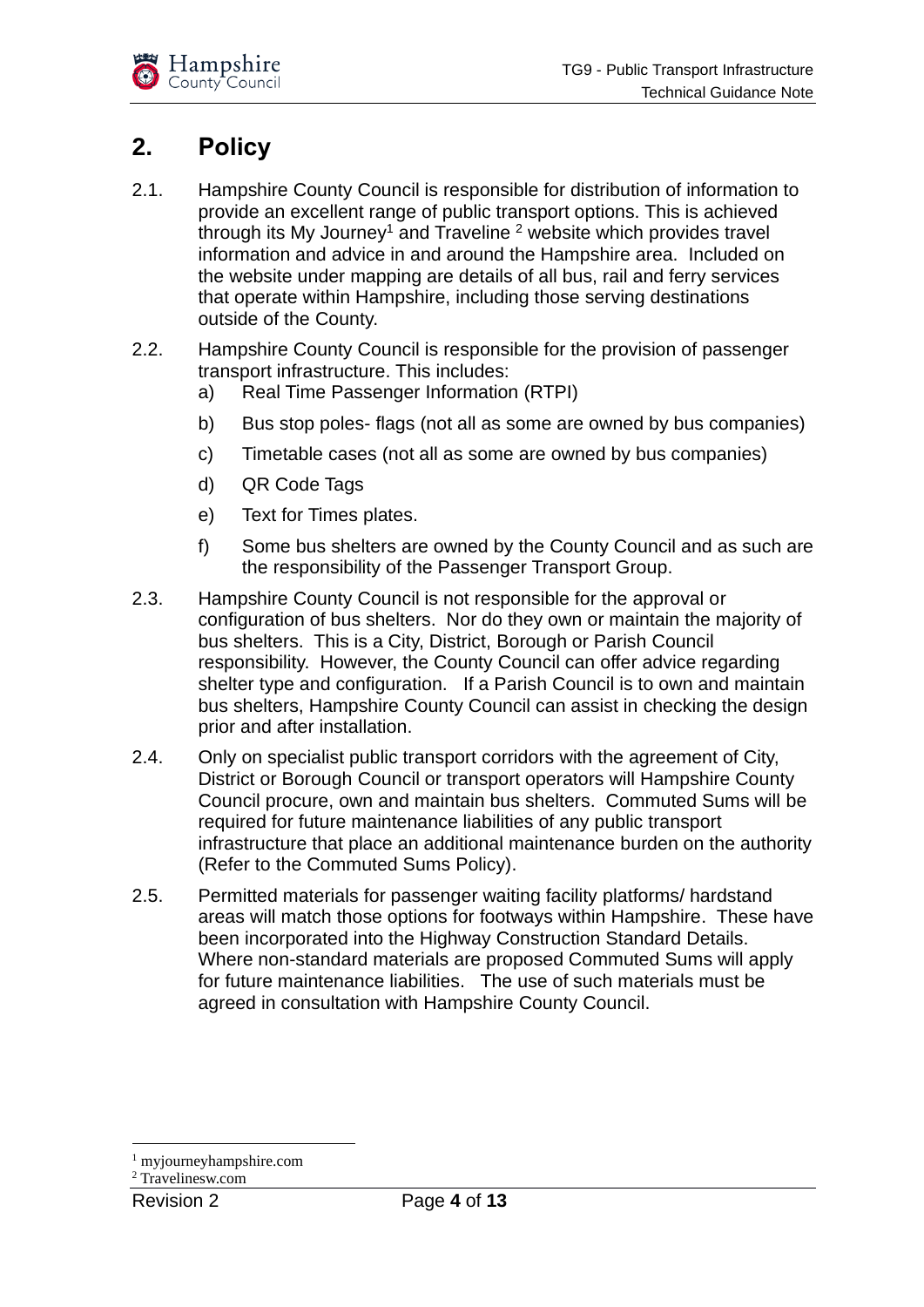

## <span id="page-4-0"></span>**3. Process**

#### <span id="page-4-1"></span>**3.1. Establish Ownership**

- 3.1.1. Land Registry should be contacted to establish land ownership. Requests regarding the location of the Highway Boundary can be submitted using the online form at <https://www.hants.gov.uk/transport/searchesrightscharges/highwayextent>
- 3.1.2. Where bus stop infrastructure highway assets are potentially affected Hampshire County Council should be contacted.
	- Phone 0300 555 1388
	- Email ptgenquiries@hants.gov.uk
	- By post Passenger Transport Group, Economy, Transport & Environment Department, Hampshire County Council, EII Court West, Second Floor, The Castle, Winchester, SO23 8UJ

#### <span id="page-4-2"></span>. **3.2. Other Transport Operators**

- 3.2.1. Network Rail<sup>3</sup> should be contacted for changes to railway interchanges incorporating bus stops.
- 3.2.2. The airport can be contacted directly at Southampton Airport<sup>4</sup>
- 3.2.3. Regional & City Airports<sup>5</sup> are the overseeing authority for Solent Airport<sup>6</sup> (formerly Daedalus Airfield)
- 3.2.4. Farnborough International Airport.

#### <span id="page-4-3"></span>**3.3. Bus Stop Considerations**

#### *Accessibility*

- 3.3.1. Elements that should be considered in deciding the location of a bus stop are;
	- a) accessibility for passengers (including location of suitable safe crossing locations (controlled or uncontrolled),
	- b) other bus stop locations,
	- c) minimum road widths that can accommodate bus use,
	- d) interaction with traffic signals and temporary bus stops,
	- e) Proximity to visibility splays for adjoining junctions.

Requirements can be found in the DfT document *Inclusive mobility [2002].*

<sup>3</sup> www.networkrail.co.uk/industry-commercial-partners/network-rail-property/property-services

<sup>4</sup> www.southamptonairport.com/

<sup>5</sup> www.rca.aero/

<sup>6</sup> [www.solentairport.co.uk/solent\\_airport/intro.aspx](http://www.solentairport.co.uk/solent_airport/intro.aspx)

https://www.tagfarnborough.com/contact/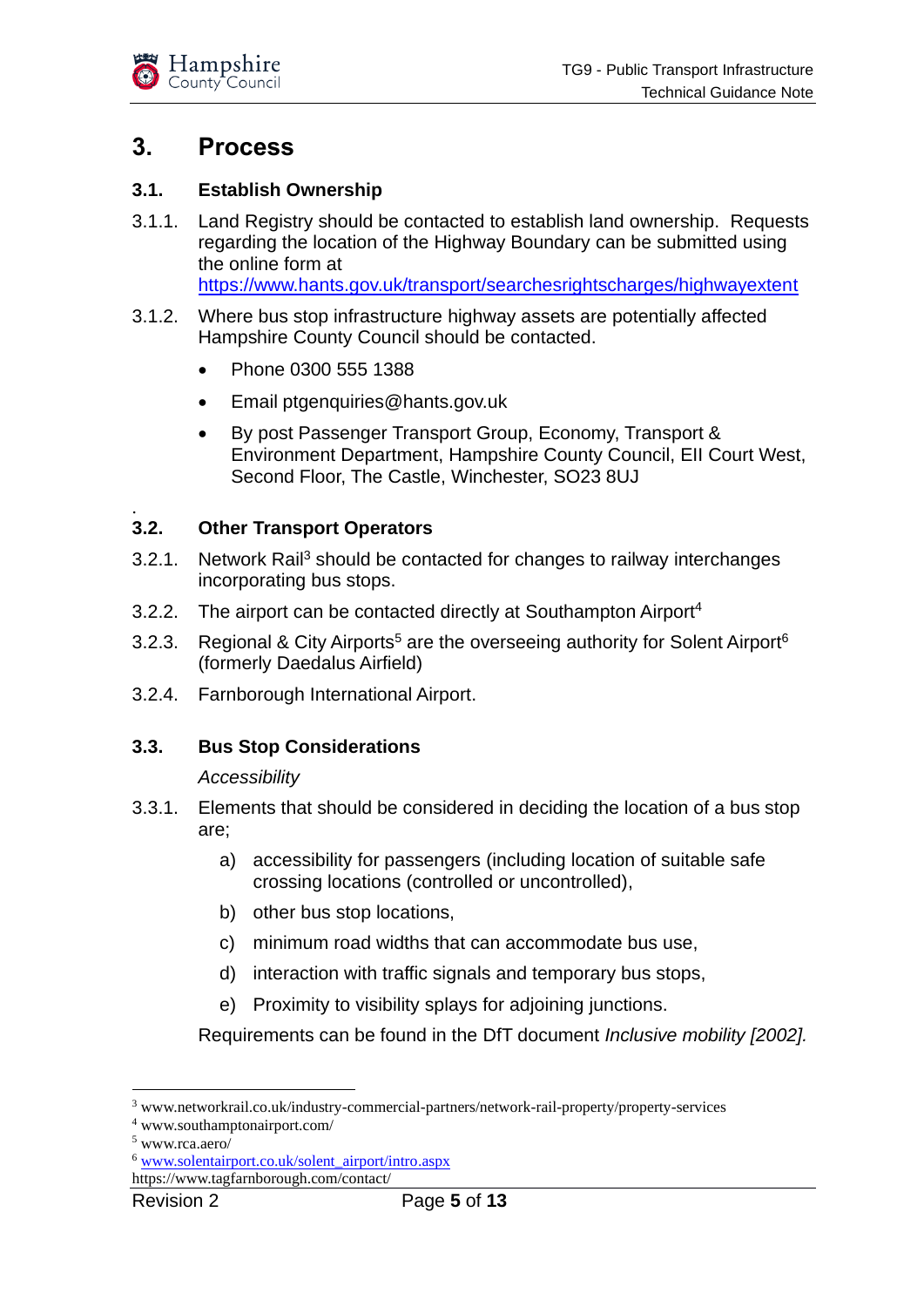#### *Bus stop proximity*

3.3.2. Consideration should be given to the routes taken by passengers to and from the bus stop. Locating stops near pedestrian crossing facilities, and in particular at junctions, is convenient and helps passengers complete the rest of their journey safely. For example, as a minimum these walking routes to and from the bus stop should be accessible for wheelchairs and pushchairs. Stops need to be sited in proximity to dwellings but not where they include a vehicle access to dwellings.

#### *Bus stop locations*

- 3.3.3. The following should be considered when positioning bus stop infrastructure:
	- Driver and waiting passengers are clearly visible to each other
	- Stops are located to minimise walking distance between bus route interchange stops. No more than 400m (in urban areas) between stops or 15 minutes average walking time.
	- Stops sited as pairs to be positioned (if possible) to allow traffic to pass opposing stops.
	- There is adequate space for a bus shelter if one is required
	- Close to (and on exit side of) pedestrian crossings
	- Away from sites likely to be obstructed
	- Suitable location to provide a litter bin near to bus stop pole
	- Adequate footway width (1.5m minimum)
	- Location of existing utilities (gas, BT etc) and suitable location to install feeder pillar where power is required (lighting, Real Time Passenger Information (RTPI), advertising)
	- The approval of the position and layout of bus stops by relevant bus companies.
- 3.3.4. Stop spacing must consider the street's place and movement functions and passenger demand for use of the stop. If it is proposed to relocate stops, an assessment of resulting benefits/impacts should be undertaken alongside consultation with stakeholders.
- 3.3.5. It may be necessary to provide additional dropped kerbs and/or crossing facilities as part of bus stop improvements. These types of works will need road safety auditing. However, schemes that do not impact on the road layout will not require a Road Safety Audit (refer to TG18 Road Safety Audit).
- 3.3.6. Where possible, the use of gullies in the position of the boarding and alighting zone should be avoided to ensure that the ramp, when deployed, is stable and passengers do not trip or become trapped in the event they step into the carriageway before stepping on the bus.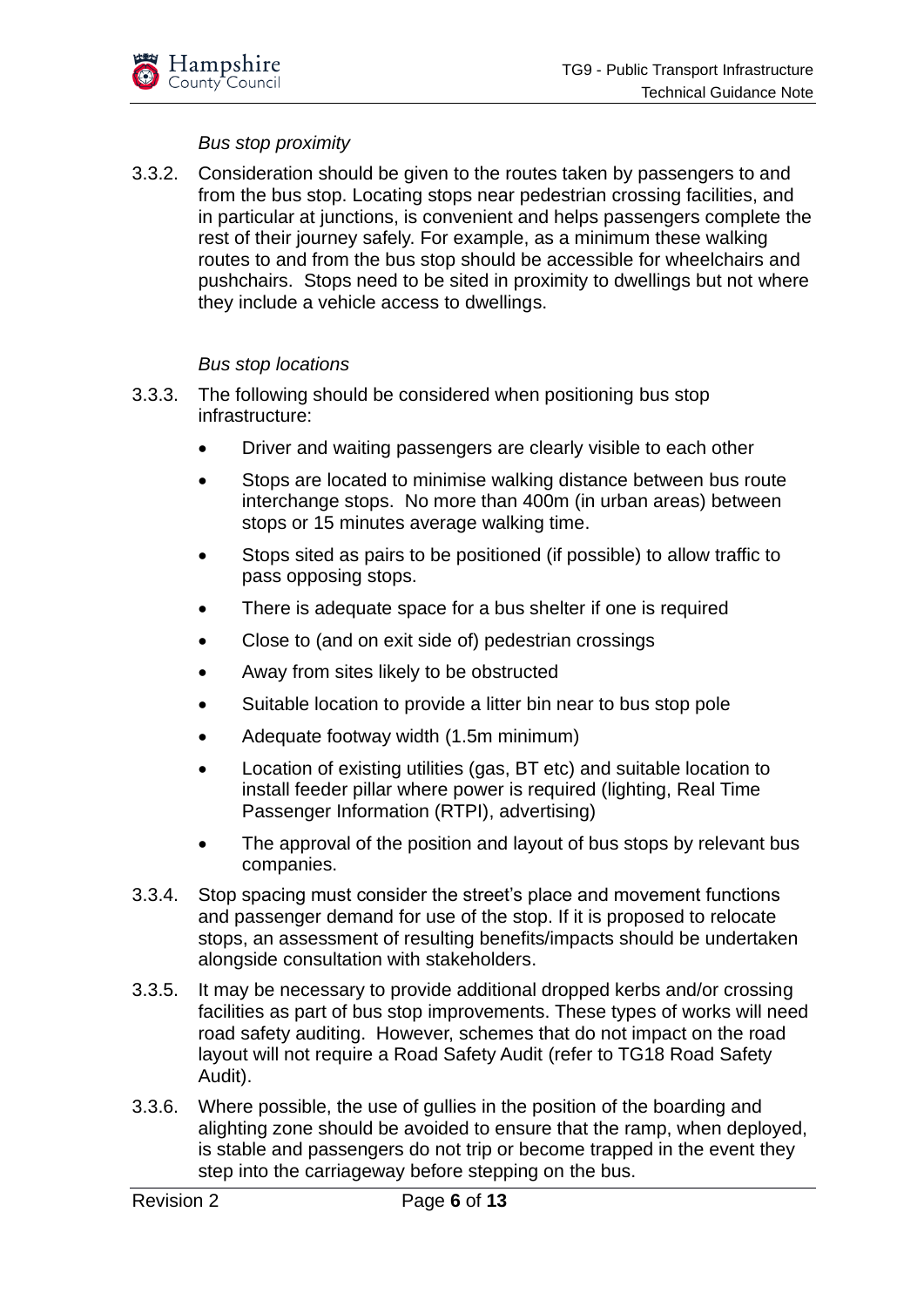

#### *Bus stops and traffic signals*

- 3.3.7. Bus stops close to traffic signals may require mitigation measures to retain traffic capacity at the signals. A bus stop in advance of the signals can have safety implications, as other driver's forward visibility will be reduced due to the bus obscuring the nearside signal or obscuring a pedestrian leaving the footway to cross the road.
- 3.3.8. There are locations where a bus stop is better located on the approach side of the junction to serve interchanges and attractions or before routes diverge. If a stop is located on the approach side of the traffic signals, there is a requirement for the primary signal to be visible for at least 70m in an urban environment. A stationary bus in advance of traffic signals will interfere with signal detection if placed less than 40m from the stop line. There shall be a minimum of 20m of unobstructed space from traffic signals.

#### *Temporary relocation of a bus stop*

- 3.3.9. Temporary bus stops are provided when permanent stops are out of use, for example if a stop is closed by a utility company or similar for works. They should be located as close as possible to the closed stop, in positions that are safe and do not cause undue disruption and are accessible. The site must have a safe passenger embarkation/disembarkation area.
- 3.3.10. The temporary stop flag sign can be hired directly from the County's Passenger Transport Group's framework contractor.
- 3.3.11. The scheme promoter shall arrange for a written notice to be displayed on the closed stop detailing the duration closed and the location of the temporary stop. The bus stop flag at the affected stop shall be covered over as well.

#### <span id="page-6-0"></span>**3.4. Passenger Waiting Area**

#### *General*

- 3.4.1. If a new shelter is proposed by any organisation the shelter ownership and maintenance responsibilities must be confirmed with the land owner / Highway Authority before installation.
- 3.4.2. Bus shelters play a valuable role in delivering a broader measure of accessibility. The shelter will protect people from extremes of weather with lighting to help them feel more secure.
- 3.4.3. Seating integral to the shelter should be provided and should include armrests.
- 3.4.4. Providing bus arrival information can make users feel more comfortable and secure.
- 3.4.5. Shelters also provide important opportunities to consolidate street furniture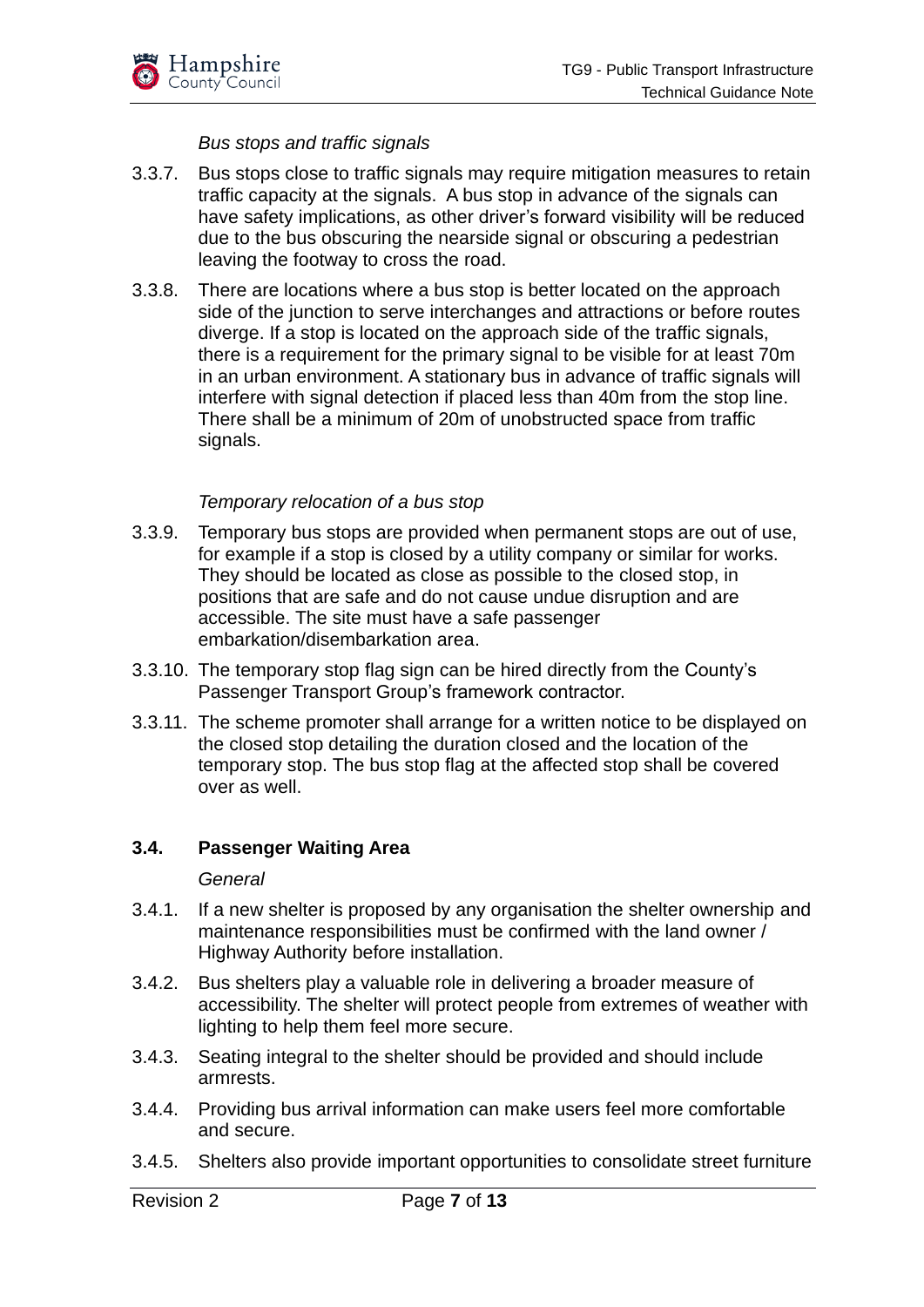(maps, signage) into a single structure.

3.4.6. Standard Detail Drawings HCC11/C/195 and 200 show standard shelter layouts.

#### *Power Supplies*

- 3.4.7. Power supplies with suitable associated Residual Current Circuit Breakers (RCBOs) should be housed in an equipment panel and fitted with a nonhygroscopic and rot resistant back board and a substantial earth terminal complete with brass washers and locking nuts. The RTPI panel and any lighting or advertising shall have individual circuits and shall be protected against surge.
- 3.4.8. The equipment shall be fully enclosed and be fabricated to achieve an exposure rating of IP55 to International Electrotechnical Commission (IEC) standard. The Bus Shelter Electrical Installation shall be tested to ensure compliance with the requirements of BS 7671:2008+A3:2015 (the 17th edition incorporating Amendment 3:2015)
- 3.4.9. For all shelters, a black (power) 100mm diameter duct shall be provided entering the equipment panel location. Draw cords are to be installed. Power supply shall connect to lighting and RTPI Panels and/or advertisement display (where provided).
- 3.4.10. All compartments for electrical equipment shall incorporate stainless steel M8 anti-vandal door bolts
- 3.4.11. NICEIC electrical certificates must be provided

*Real Time Passenger Information (RTPI) bracket and power*

- 3.4.12. If RTPI is to be provided via Hampshire County Council's term RTPI supplier, the shelter shall be fitted with:
	- a) Mounting bracket supplied with pre-drilled holes for cable entry glands and to enable the RTPI screen to be fixed as shown on Standard Detail HCC11/C/210.
	- b) Mounting bracket to be located at bus approach end of shelter.
	- c) Mounting bracket in powder coated aluminium with colour to match the shelter framework; brackets to be designed by the shelter supplier;
	- d) The mounting bracket and any other fixtures within the shelter must allow adequate space for opening the RTPI display door for maintenance in accordance with the details shown on Standard Detail HCC11/C/210
	- e) RCBO with fused spur for the RTPI display
	- f) 3-core SY armoured mains cable 1.5 sq mm routed within the shelter frame duct connected from the RCBO spur to the mounting bracket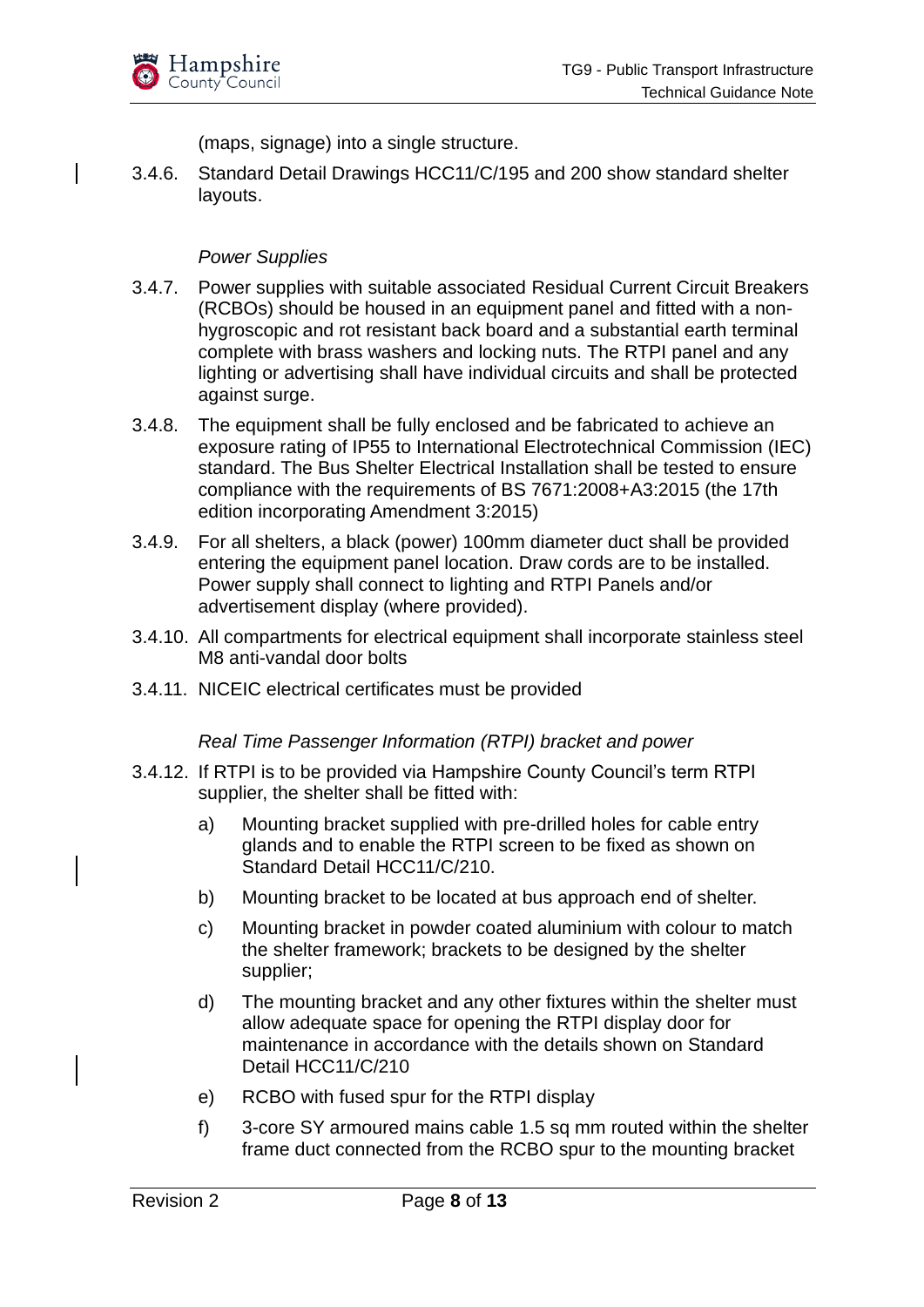

cable entry gland (with 1m spare for the County Councils term RTPI supplier to connect to the RTPI display).

- g) NICEIC Electrical Certificate for the works shall be provided prior to the installation of the RTPI display by the County Councils term RTPI supplier.
- h) The shelter and mounting bracket must allow for a 2.1m clearance beneath the RTPI display once it has been installed. If pedestrians and cyclists can pass beneath the display a 2.4m clearance must be maintained.

#### *Bus stop pole and flag*

- 3.4.13. The overall layout of the passenger waiting area should be based around the bus stop flag's position which will dictate the design of the waiting area highway markings (clearway or cage) and the street furniture on the pavement.
- 3.4.14. The bus stop flag indicates to passengers where they should wait and serves as a marker to drivers to indicate where the bus should stop. These guidelines are based on the bus stopping with the front of the front doors in line with the flag and passengers boarding from the approach side of the flag.
- 3.4.15. Refer to Standard Detail HCC11/C/205 for pole, flag and timetable configurations
- 3.4.16. Bus stop signs should be positioned so as to be visible to passengers inside the vehicle so that they can verify where they are. As with bus shelters, bus stops signs should be in well lit areas if possible.
- 3.4.17. A Text4Times identification code should be included on bus stop flag. Text4Times gives bus timetable information direct to a mobile phone via a text message. For bus times anywhere in Hampshire, text the code of the bus stop you want to travel from to 84268\*. Bus stop codes are displayed at most bus stops, or you can find them at www.traveline.info. New bus stop codes are generated by contacting HCC PTG.
- 3.4.18. All new bus stop flags need to be supplied by HCC's framework contractor, to approved HCC layout.

#### *Bus Access Kerbs*

- 3.4.19. At bus stops, bus access kerbs are installed in order to reduce the step height between the footway and the bus platform.
- 3.4.20. Buses now have 'low floor' capability in line with current legislation and the continuing trend to replace older vehicles on local bus routes with those that can provide level access, 160mm high bus access kerbs shall be installed at all new or improved bus stops. See HCC11/C/035 or HCC11/C/040.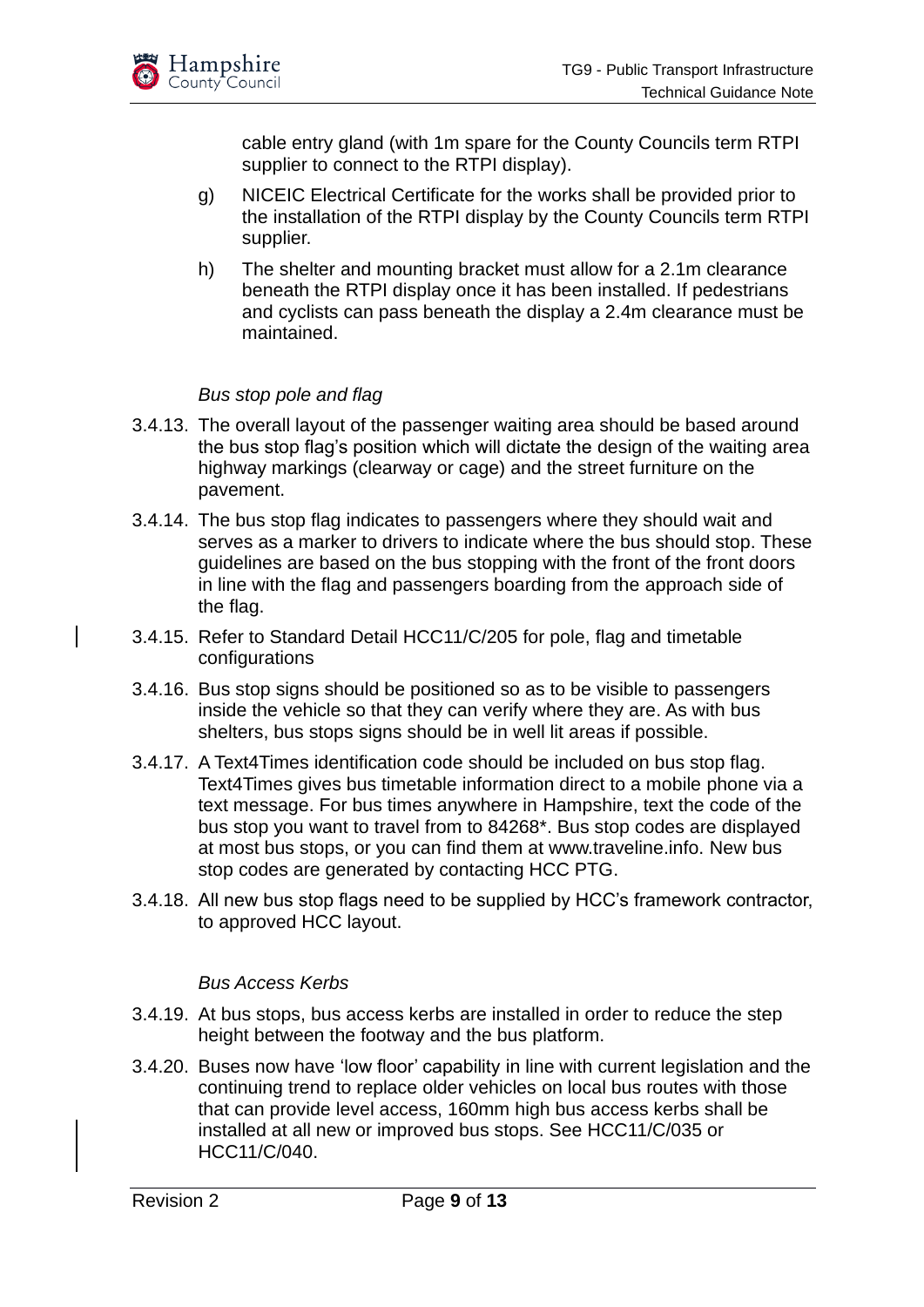3.4.21. HCC's Passenger Transport section and bus operators shall be consulted on plans and the overall length of access kerbing will depend upon how many buses may serve the stop at one time, the size of the bus shelter (if present or proposed) and other site-specific constraints.

#### *Bus Laybys*

- 3.4.22. Bus laybys can present operational problems for buses seeking to re-join traffic on the main carriageway and can make services slower. They should only be used when there is compelling safety reason or need for bus to wait time, such as a terminal point.
- 3.4.23. A bus cage with 24-hour no stopping controls is recommended at all bus stops to prevent waiting or loading in the stop area. There may also be a need to prohibit waiting or loading on the approach to, and exit from, the bay to allow buses to reach the kerb effectively.
- 3.4.24. Bus laybys require a far greater kerb length than bus boarders (see point 3.4.26), so an assessment of the adjacent land use is important to understand the place significance and kerbside requirements.
- 3.4.25. On Standard Detail Drawing HCC11/C/200 Type 2 shows a typical layout for a bus stop in layby.

#### *Bus boarders*

- 3.4.26. Bus boarders are used to enable buses to stop within a traffic stream and move off without difficulty, where there is extensive kerbside parking and suitable carriageway width. They are generally built out from the existing kerb line and provide a convenient platform for boarding and alighting passengers. These are implemented where, for example, parking separates traffic from the kerb, reducing how far a bus must deviate to enter a bus cage. In Hampshire, only the full-width bus boarder will be permitted. There are also variations on the bus boarder concept. Care should be taken when building bus boarders that the necessary drainage has been provided.
- 3.4.27. The bus boarder offers by far the best solution for both bus and passenger access whilst minimising the kerb length required. Full-width boarders also serve to enhance the image of the bus service by providing a waiting area that can be separated from the adjacent pedestrian flow.
- 3.4.28. A bus boarder should project into the carriageway for the bus to avoid manoeuvring past parked vehicles. For cars this should be at least 2m and a minimum of 2.6m where goods vehicles/vans are stopping. The total length of the boarder will depend on the vehicle types that serve the stop in addition to the bus frequency.
- 3.4.29. The benefits of a full-width boarder include:
	- a) Minimising the kerbside space required
	- b) Deterring illegal waiting or loading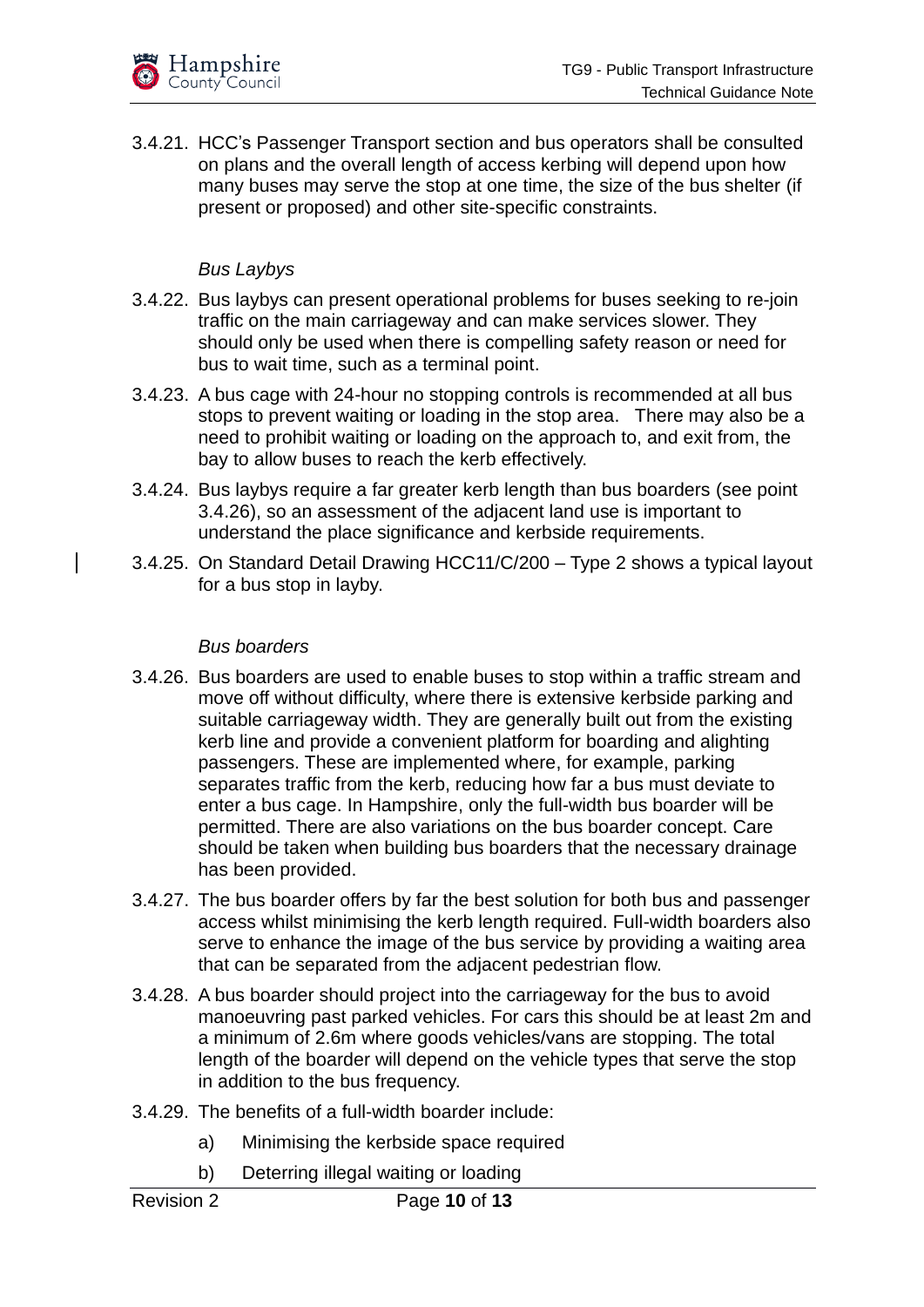

- c) Maintaining the place of the bus in the traffic stream
- d) Allowing the bus to line up parallel to the kerb, largely without manoeuvres
- e) Reducing total boarding/alighting time
- f) Reducing overall time spent at the bus stop
- g) Creating additional footway space for passengers to wait in shelter and allows regular pedestrian flows to continue unhindered
- h) Reducing the need for buses to swing over kerbs.
- 3.4.30. Bus boarders should not be used where the frequency of buses or their dwell times will cause delay to following buses and significant delays to general traffic. There may also be circumstances where, for safety reasons, it may not be appropriate to encourage an overtaking manoeuvre by other traffic, such as near the brow of a hill or an approach to a refuge/island.
- 3.4.31. The design of boarders should provide increased opportunities for the provision of passenger shelters. Bus boarders should therefore be designed to allow cyclists sufficient space to manoeuvre and avoid unduly sharp deflections on the approach to the build out so that cyclists have sufficient time to move into a primary position.
- 3.4.32. The length of kerbside space required can be reduced by providing a shelter open towards the kerb on the existing footway. Where smaller midi type buses serve the stop, and no passenger shelter is provided, it is possible to implement a 3m long boarder.
- 3.4.33. Standard Detail Drawing HCC11/C/200 Type 3A and Type 3B show a typical layout for a bus stop with full-width boarders.

#### *Road Marking Requirements*

- 3.4.34. The bus stop markings on the carriageway are often referred to as the bus 'cage' and define the limits of the bus stop. The bus stop cage defines an area of the carriageway where the bus can perform the following unobstructed:
	- a) Approach the bus stop
	- b) Straighten up in line with the kerb
	- c) Stop at the bus stop
	- d) Exit the bus stop
- 3.4.35. It is a key requirement that a bus stop cage marking is provided on all routes without bus lanes, and the area defined by the cage is unobstructed to allow easy entry and exit for the bus.
- 3.4.36. The length of the bus stop cage will vary depending on the highway layout, the size of buses, and number of buses per hour using the stop.

Revision 2 Page **11** of **13** 3.4.37. The cage road markings (including the "Bus Stop" lettering) shall be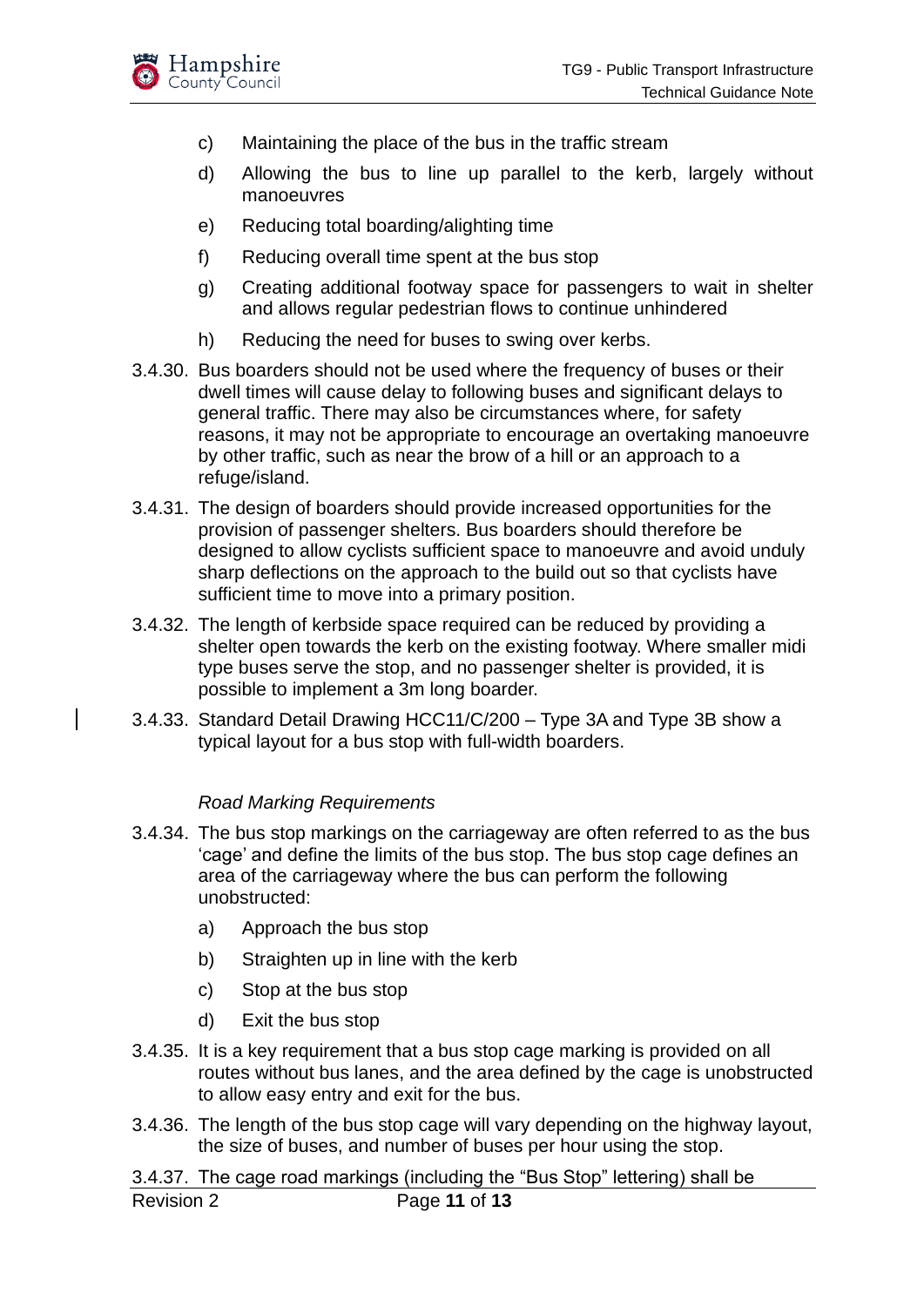

Primrose in colour in accordance with HCC's Highway Works Contract Specification.

#### <span id="page-11-0"></span>**3.5. Standard Details**

- HCC11/C/195 Bus Stop Layout Details Type 1A & 1B
- HCC11/C/200 Bus Stop Layout Details Type 2, 3A & 3B Layby and Boarders
- HCC11/C/205 Bus Stop Flag and Pole
- HCC11/C/210 Bus Stop Display Screen Fixing and Installation **Details**